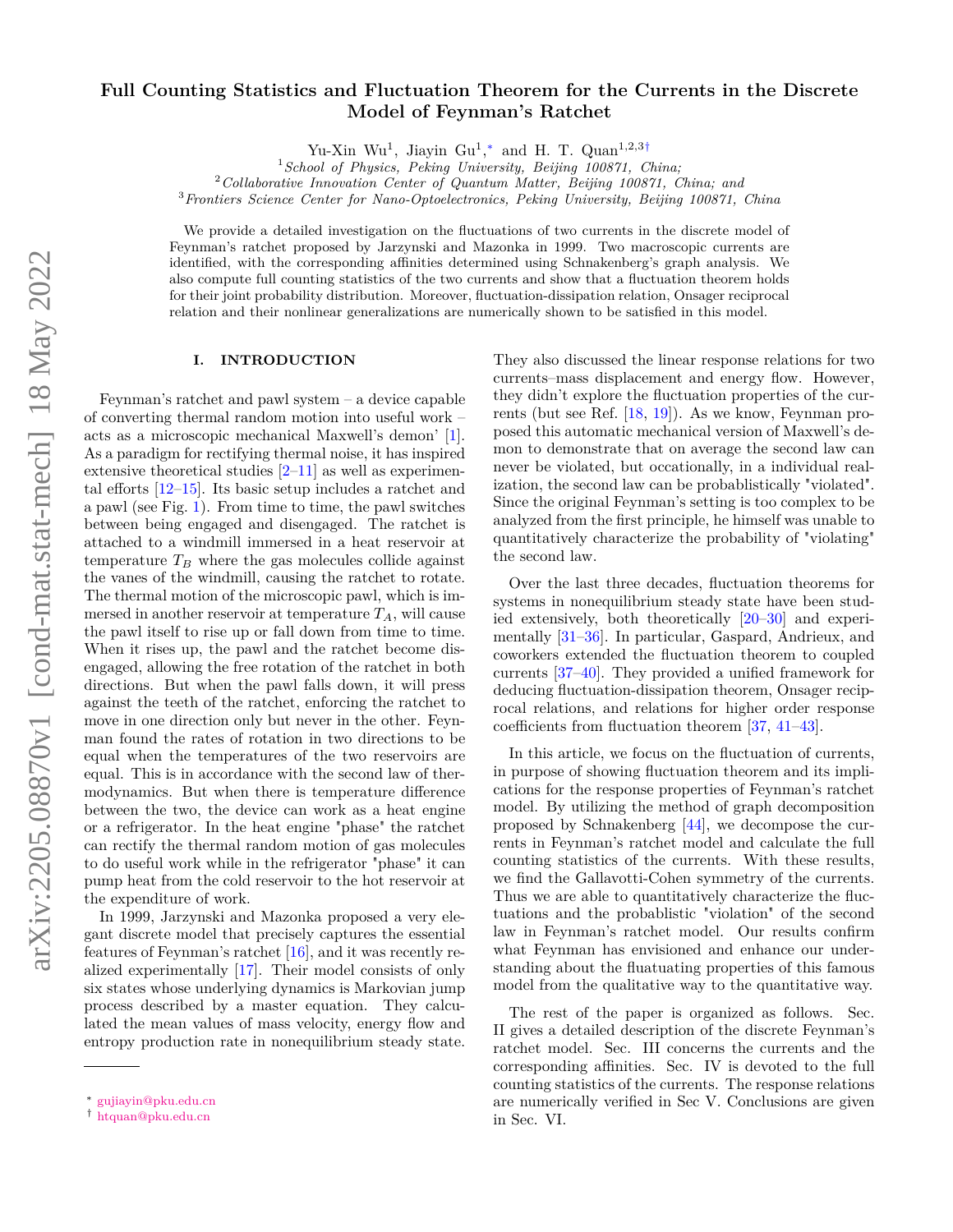<span id="page-1-1"></span>Table I. The energies of the six states.

| state $n$ | mode $m$ | $site$ <i>i</i> | potential energy $U_n$ |
|-----------|----------|-----------------|------------------------|
|           |          |                 |                        |
| 2         |          |                 | $-fd$                  |
|           |          | ')              | $-2fd$                 |
|           | 9        |                 | $-\alpha$              |
| 5         |          |                 | $-fd$                  |
|           |          | ٠,              | $\alpha - 2fd$         |

for allowed transitions and  $W_{nn'} = 0$  for forbidden ones. Here  $\Delta U_{n \leftarrow n'}$  is the potential energy change associated with the transition from state  $n'$  to  $n$ . For transition  $n' \rightarrow n$  within one period, the energy difference is  $\Delta U_{n \leftarrow n'} = U_n - U_{n'}$  with energies  $U_n$  listed in Table [I.](#page-1-1) However, for those transitions across the boundaries, the potential energy changes are given by

$$
\Delta U_{3 \leftarrow 1} = f d,\tag{4}
$$

$$
\Delta U_{1 \leftarrow 3} = -fd,\tag{5}
$$

$$
\Delta U_{6 \leftarrow 4} = 2\alpha + f d,\tag{6}
$$

$$
\Delta U_{4 \leftarrow 6} = -2\alpha - f d. \tag{7}
$$

 $\beta \equiv 1/(k_{\text{B}}T)$  is the inverse temperature and  $k_{\text{B}}$  is Boltzmann's constant. Depending on the the type of transition, *T* may take different values:  $T = T_A$  for switches between two modes and  $T = T_B$  for jumps between neighbouring sites. The rate function [\(3\)](#page-1-3) satisfies the detailed balance condition,

$$
W_{nn'} = W_{n'n} \exp(-\beta \Delta U_{n \leftarrow n'}) \tag{8}
$$

originating from the microscopic reversibility.

The master equation [\(2\)](#page-1-4) with explicit transition rates can be simulated with the Gillespie's algorithm [\[46\]](#page-9-17), which is an explicit method to generate random trajectories for Markov stochastic processes. If we define the diagonal elements to be

$$
W_{nn} \equiv -\sum_{n'(\neq n)} W_{n'n},\tag{9}
$$

<span id="page-1-4"></span>the master equation [\(2\)](#page-1-4) can be rewritten into a matrix form as

$$
\frac{\mathrm{d}}{\mathrm{d}t}\boldsymbol{\mathcal{P}} = \mathbf{L} \cdot \boldsymbol{\mathcal{P}},\tag{10}
$$

<span id="page-1-3"></span>where  $\mathcal{P} = (\mathcal{P}_1, \cdots, \mathcal{P}_6)^{\mathrm{T}}$  and  $\mathbf{L} = [W_{nn'}]$ . Each column of **L** sums to zero so that it guarantees the conservation of probability.



Figure 1. Schematic illustration of the Feynman's ratchet.

<span id="page-1-0"></span>

<span id="page-1-2"></span>Figure 2. The landscape of potential energy  $U_i^{(m)}$  for two modes,  $m = 1, 2$ , in the presence of an external load  $f = \alpha/2d$ . Alternatively, we denote the potential energy as  $U_n$ ,  $n =$ 1*,* 2*..*6*.* See Table [I](#page-1-1) for one to one correspondance.

### **II. DISCRETE MODEL OF FEYNMAN'S RATCHET**

The discrete model of Feynman's ratchet proposed by Jarzynski and Mazonka can be envisaged as a particle hopping between neighboring sites on a 1D regular lattice. As shown in Figure [2,](#page-1-2) the potential energy of each site *i* has two modes  $m = 1, 2$ .

$$
U_i^{(m)} = \begin{cases} -ifd, & m = 1\\ \alpha \cdot [(i \bmod 3) - 1] - ifd, & m = 2. \end{cases}
$$
 (1)

Here, *f* denotes the load,  $\alpha$  is the energy unit and *d* is the lattice spacing. Due to periodicity, we only need to consider one tooth on the ratchet: the system consists of six possible states,  $n = 1, \dots, 6$ . The energies are listed in Table [I.](#page-1-1) Only those transitions between neighboring sites in the same mode and those between modes on the same site are allowed.

We now denote by  $\mathcal{P}_n(t)$  the probability of finding the system in state *n* at time *t*. Its evolution is governed by the master equation

$$
\frac{\mathrm{d}}{\mathrm{d}t}\mathcal{P}_n(t) = \sum_{n' \neq n} \left[ W_{nn'} \mathcal{P}_{n'}(t) - W_{n'n} \mathcal{P}_n(t) \right]. \tag{2}
$$

Transiton rates are given by [\[45\]](#page-9-16)

$$
W_{nn'} = \frac{\beta \Delta U_{n \leftarrow n'}}{\exp(\beta \Delta U_{n \leftarrow n'}) - 1} \tag{3}
$$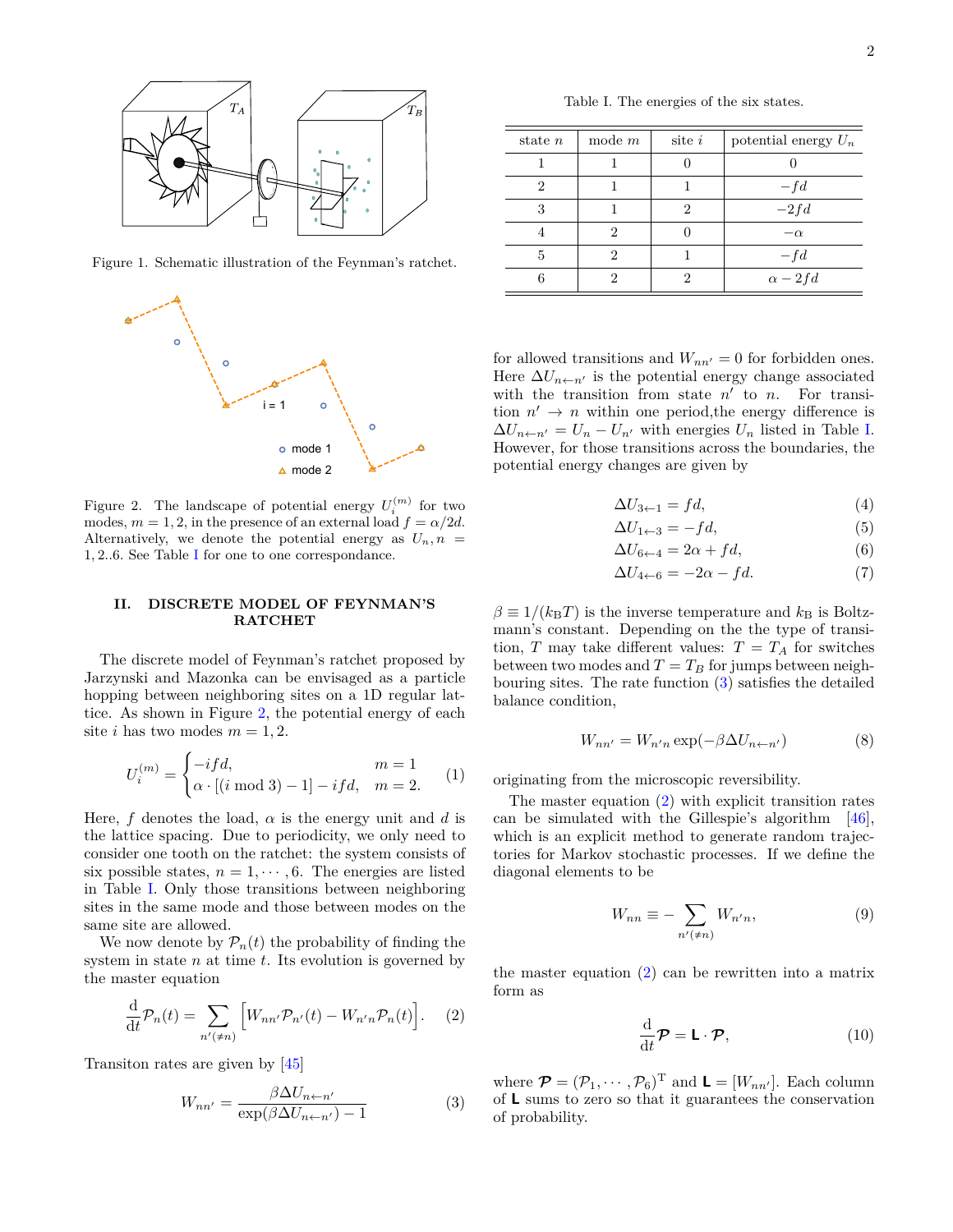# **III. THE CURRENTS AND THEIR CORRESPONDING AFFINITIES**

Intuitively we can infer that there are two coupled currents in the ratchet and pawl system, namely the energy flow between two heat baths and the displacement of the load. When the system switches the mode, reservoir *A* exchanges an energy  $\alpha$  with the system. Therefore the instantaneous energy current from reservoir A to the system is defined as

$$
j_E(t) \equiv \alpha \sum_{k=1}^{+\infty} \left[ \delta \left( t - t_k^{1 \leftarrow 4} \right) - \delta \left( t - t_k^{4 \leftarrow 1} \right) \right. \right. \\ \left. + \delta \left( t - t_k^{6 \leftarrow 3} \right) - \delta \left( t - t_k^{3 \leftarrow 6} \right) \right], \quad (11)
$$

where  $t_k^{n' \leftarrow n}$  is the  $k_{th}$  random transition from state *n* to  $n'$ . Similarly, the instantaneous current of displacement (velocity) of the load is defined by considering transitions between neighboring sites in both modes, yielding

$$
j_X(t) \equiv d \sum_{k=1}^{+\infty} \left[ \delta \left( t - t_k^{2 \leftarrow 1} \right) - \delta \left( t - t_k^{1 \leftarrow 2} \right) + \delta \left( t - t_k^{3 \leftarrow 2} \right) - \delta \left( t - t_k^{2 \leftarrow 3} \right) + \delta \left( t - t_k^{1 \leftarrow 3} \right) - \delta \left( t - t_k^{3 \leftarrow 1} \right) \right) \right] \right]
$$
  
+ 
$$
\delta \left( t - t_k^{5 \leftarrow 4} \right) - \delta \left( t - t_k^{4 \leftarrow 5} \right) + \delta \left( t - t_k^{6 \leftarrow 5} \right) - \delta \left( t - t_k^{5 \leftarrow 6} \right) + \delta \left( t - t_k^{4 \leftarrow 6} \right) - \delta \left( t - t_k^{6 \leftarrow 4} \right) \right] \right]. \tag{12}
$$

Correspondingly, there are two driving forces or affinities, which can be determined by analyzing the master equation [\(2\)](#page-1-4) with Schnakenberg's network theory [\[44,](#page-9-15) [47\]](#page-9-18). In this theory, a graph is associated with the Markov jump process. Vertices represent the mesoscopic states while the edges stand for the allowed transitions between states. The graph for the ratchet system is depicted in Fig. [3.](#page-2-0) From the so-constructed graph, the affinities can be calculated from the transition rates along cyclic paths and their reversals. For example, the cyclic path associated with an energy transfer  $\alpha$  from reservoir A to B and its reversed path could be

$$
\mathcal{C}_E: 1 \to 2 \to 5 \to 4 \to 1,\tag{13}
$$

$$
\tilde{\mathcal{C}_E} : 1 \to 4 \to 5 \to 2 \to 1,\tag{14}
$$

and the affinity is given by

$$
A_E = \frac{1}{\alpha} \ln \frac{W_{14} W_{45} W_{52} W_{21}}{W_{12} W_{25} W_{54} W_{41}} = \beta_B - \beta_A.
$$
 (15)

The prefactor is aimed to set the affinity in the unit of energy. Similarly, for a load displacement of 3*d*, the cyclic path and its reversal could be

$$
\mathcal{C}_X: 1 \to 2 \to 3 \to 1,\tag{16}
$$

$$
\tilde{\mathcal{C}_X} : 1 \to 3 \to 2 \to 1. \tag{17}
$$

The corresponding affinity is

$$
A_X = \frac{1}{3d} \ln \frac{W_{13} W_{32} W_{21}}{W_{12} W_{23} W_{31}} = f \beta_B.
$$
 (18)



<span id="page-2-0"></span>Figure 3. The graph of the discrete model with vertices representing the distinct states, edges denoting the allowed transitions. The subgraph consists of thick yellow line is chosen as the maximal tree. The corresponding chords are numbered with  $\mathbb{D}, \mathbb{Q}, \mathbb{G}, \mathbb{Q}.$ 

We notice that although the transition rates usually depend on the mesoscopic states, the so-obtained affinities only depend on the macroscopic thermodynamic forces which are of physical importance. Since the graph only contains six vertices, it can be easily decomposed into four independent cycles which form the fundamental set. Detailed analysis is presented in Appendix [A.](#page-6-0)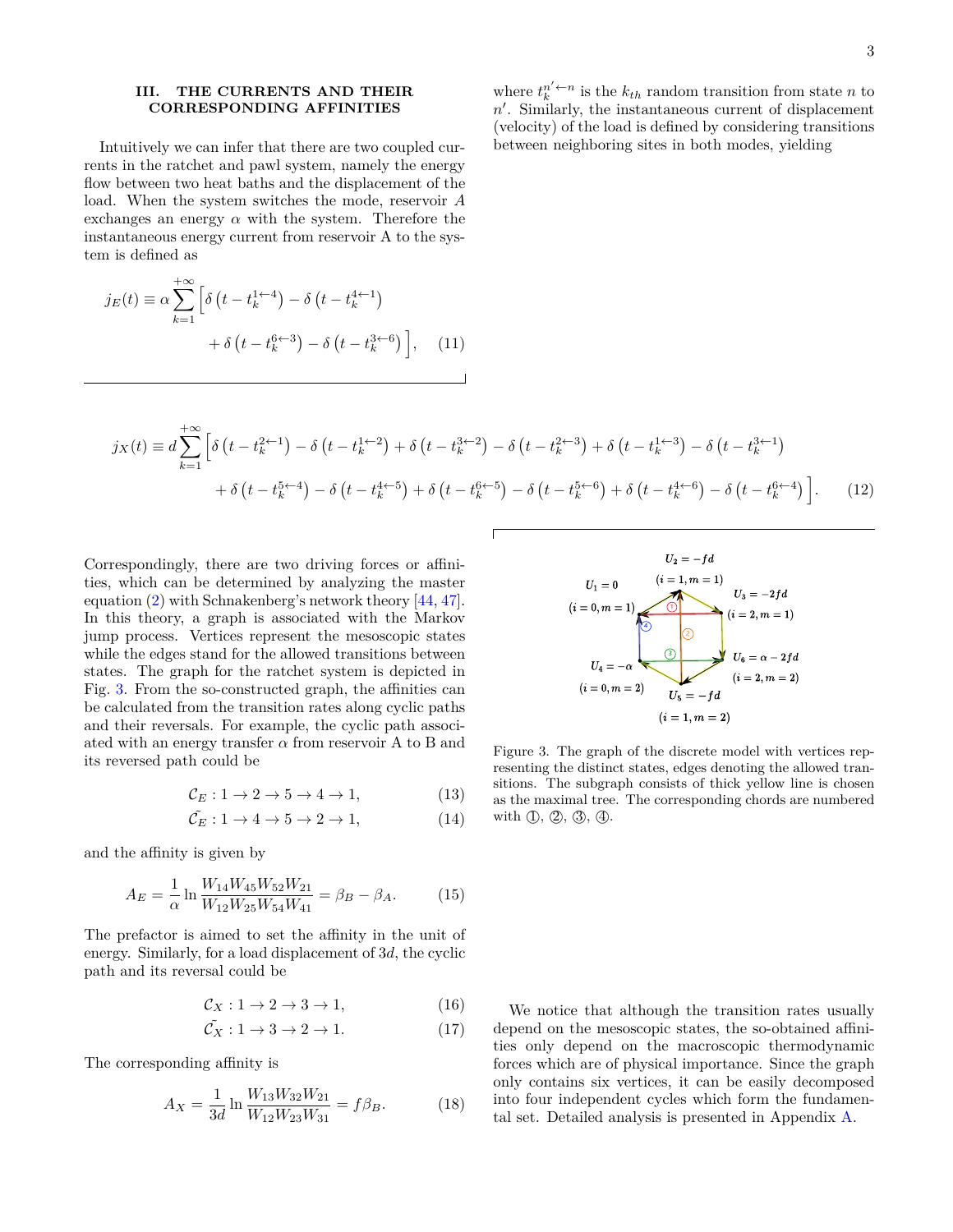

<span id="page-3-0"></span>Figure 4. The contour map of the cumulant generating function  $Q(\lambda_X, \lambda_E)$  centering at  $(A_X/2 = 1/2, A_E/2 = 1/3)$  with  $T_A = 3, T_B = 1, f = 1.$ 

# **IV. FLUCTUATION THEOREM FOR THE CURRENTS**

### **A. Full Counting Statistics**

Giving access to all cumulants of the current, full counting statistics is a powerful theoretical method to study fluctuations. In order to calculate the full counting statistics, we first define the accumulated energy flowing across the ratchet system and the accumulated displacement of the load over the time interval [0*, t*]

$$
E(t) \equiv \int_0^t j_E(t') dt', \quad X(t) \equiv \int_0^t j_X(t') dt'. \quad (19)
$$

Then it is eay to obtain the extended master equation for the joint probability  $\mathcal{P}_n(E, X, t)$  of finding the system in state *n* at time *t* while having absorbed energy *E* from reservoir A and moved by a distance *X* (see Appendix [B](#page-8-2) ). By summing over all states, we can also define the marginal probability  $\mathcal{P}(E, X, t) \equiv \sum_{n} \mathcal{P}_n(E, X, t)$ . Note that the energy and displacement take discrete values and change according to  $E \to E \pm \alpha$  and  $X \to X \pm d$ . We further define the cumulant generating function as

$$
Q(\lambda_E, \lambda_X) \equiv \lim_{t \to \infty} -\frac{1}{t} \ln \sum_{E, X} \mathcal{P}(E, X, t) e^{-\lambda_E E - \lambda_X X},
$$
\n(20)

where  $\lambda_E$  and  $\lambda_X$  are the counting parameters. The cumulant generating function(CGF)  $Q(\lambda_E, \lambda_X)$  can be obtained by solving for the leading eigenvalue of operator  $\mathsf{L}_{\lambda_E,\lambda_X}$ 

<span id="page-3-1"></span>
$$
\mathbf{L}_{\lambda_E,\lambda_X} \cdot \mathbf{\Psi}_{\lambda_E,\lambda_X} = -Q(\lambda_E,\lambda_X) \mathbf{\Psi}_{\lambda_E,\lambda_X},\qquad(21)
$$

with  $\mathbf{L}_{\lambda_E, \lambda_X}$  being

$$
\mathbf{L}_{\lambda_{E},\lambda_{X}} = \begin{pmatrix} W_{11} & W_{12} e^{d\lambda_{X}} & W_{13} e^{-d\lambda_{X}} & W_{14} e^{-\alpha \lambda_{E}} & W_{15} & W_{16} \\ W_{21} e^{-d\lambda_{X}} & W_{22} & W_{23} e^{d\lambda_{X}} & W_{24} & W_{25} & W_{26} \\ W_{31} e^{d\lambda_{X}} & W_{32} e^{-d\lambda_{X}} & W_{33} & W_{34} & W_{35} & W_{36} e^{\alpha \lambda_{E}} \\ W_{41} e^{\alpha \lambda_{E}} & W_{42} & W_{43} & W_{44} & W_{45} e^{d\lambda_{X}} & W_{46} e^{-d\lambda_{X}} \\ W_{51} & W_{52} & W_{53} & W_{54} e^{-d\lambda_{X}} & W_{55} & W_{56} e^{d\lambda_{X}} \\ W_{61} & W_{62} & W_{63} e^{-\alpha \lambda_{E}} & W_{64} e^{d\lambda_{X}} & W_{65} e^{-d\lambda_{X}} & W_{66} \end{pmatrix} .
$$
 (22)

Since the matrix exponential  $\exp(L_{\lambda_E,\lambda_X}t) > 0$ , the Perron-Frobenius theorem applies and the leading eigenvalue −*Q*(*λE, λX*) of **L***<sup>λ</sup>E,λ<sup>X</sup>* corresponds to the real maximum eigenvalue  $\exp[-Q(\lambda_E, \lambda_X)]$  of  $\exp(\mathbf{L}_{\lambda_E, \lambda_X}t)$  in magnitude  $(t > 0)$ . So the  $\Psi_{\lambda_E, \lambda_X}$  can be asymptotically evaluated as

$$
\Psi_{\lambda_E, \lambda_X} \sim \lim_{t \to \infty} \exp\left(\mathbf{L}_{\lambda_E, \lambda_X} t\right) \cdot \psi,\tag{23}
$$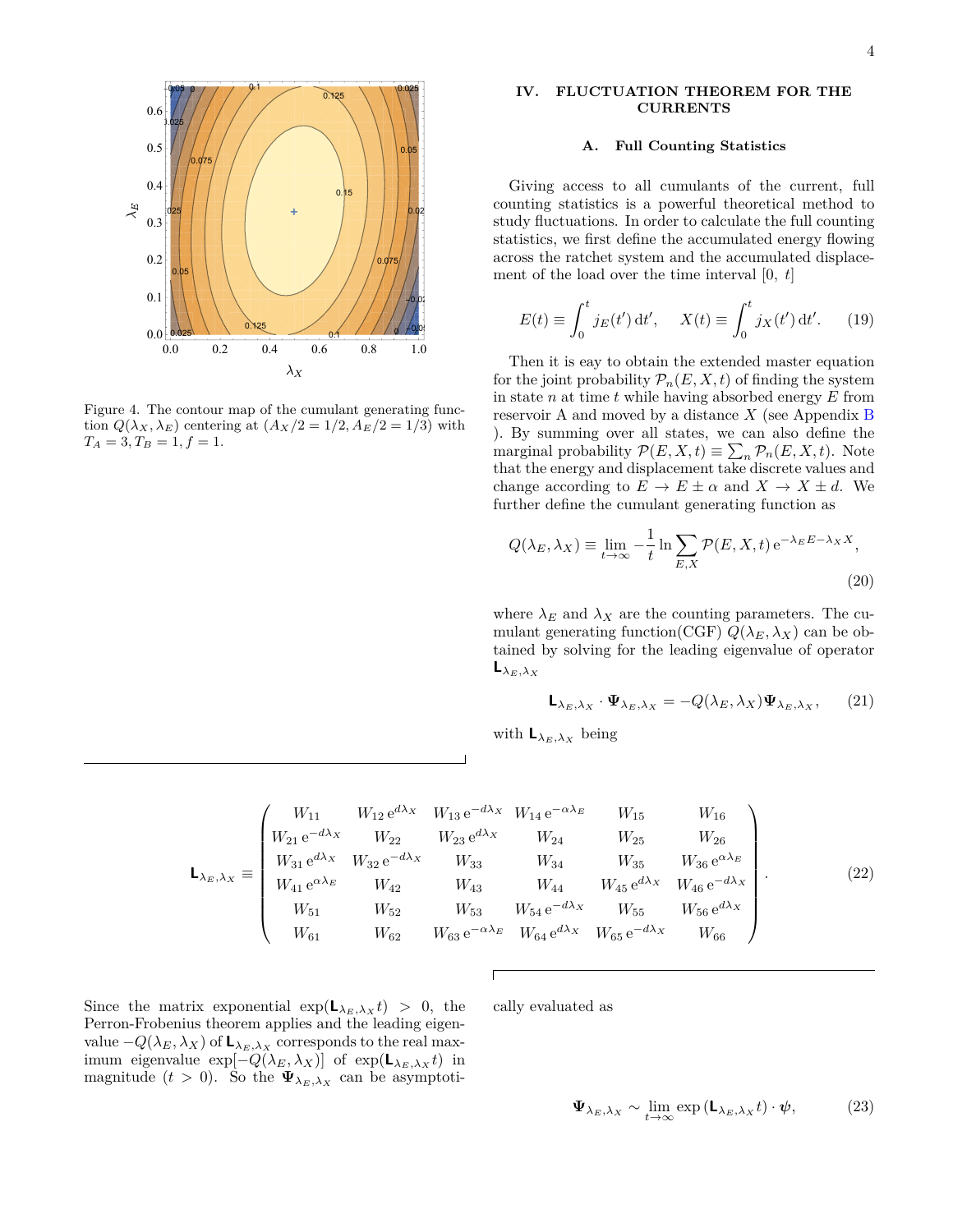which is then normalized

$$
\Psi_{\lambda_{E},\lambda_{X}} \leftarrow \frac{\Psi_{\lambda_{E},\lambda_{X}}}{\sqrt{\Psi_{\lambda_{E},\lambda_{X}}^{T} \cdot \Psi_{\lambda_{E},\lambda_{X}}}}.
$$
 (24)

Here  $\psi$  is the randomly chosen distribution supposed to include the desired component. The matrix exponential can be computed using Padé approximation. The cumulant generating function is calculated as

$$
Q(\lambda_E, \lambda_X) = -\Psi_{\lambda_E, \lambda_X}^{\mathrm{T}} \cdot \mathbf{L}_{\lambda_E, \lambda_X} \cdot \Psi_{\lambda_E, \lambda_X}.
$$
 (25)

The stationary distribution is given by  $\mathcal{P}_{\text{st}} = \Psi_{0,0}$ . Fig. [4](#page-3-0) shows in contour map the cumulant generating function in the plane of the counting parameters  $\lambda_E$  and  $λ<sub>X</sub>$ . Two cross sections are plotted in Fig. [5.](#page-5-0)

# **B. Fluctuation Theorem**

We find that matrix  $\mathbf{L}_{\lambda_E, \lambda_X}$  [\(22\)](#page-3-1) exhibits the symmetry relation

$$
\mathbf{M}^{-1} \cdot \mathbf{L}_{\lambda_E, \lambda_X} \cdot \mathbf{M} = \mathbf{L}_{A_E - \lambda_E, A_X - \lambda_X}^{\mathrm{T}} \tag{26}
$$

under similarity transformation with matrix **M** [\[48–](#page-9-19)[50\]](#page-9-20)

$$
\mathbf{M} = \begin{pmatrix} 1 & 0 & 0 & 0 & 0 & 0 \\ 0 & 1 & 0 & 0 & 0 & 0 \\ 0 & 0 & 1 & 0 & 0 & 0 \\ 0 & 0 & 0 & e^{\alpha/dT_B} & 0 & 0 \\ 0 & 0 & 0 & 0 & 1 & 0 \\ 0 & 0 & 0 & 0 & 0 & e^{-\alpha/dT_B} \end{pmatrix} .
$$
 (27)

As similarity transformation of the matrix does not change the eigenvalues, the relation  $(26)$  implies

$$
Q(\lambda_E, \lambda_X) = Q(A_E - \lambda_E, A_X - \lambda_X), \tag{28}
$$

which is known as Gallavotti-Cohen symmetry [\[23,](#page-9-21) [47\]](#page-9-18). This symmetry for the CGF can be seen in Fig. [4](#page-3-0) and Fig. [5.](#page-5-0) The CGF is directly related to the large deviation function through Legendre-Fenchel transform

$$
I(e,x) = \max_{\lambda_E, \lambda_X} \left[ Q(\lambda_E, \lambda_X) - (\lambda_E e + \lambda_X x) \right].
$$
 (29)

 $I(e, x)$  is the large deviation rate function of the probability  $P(E = et, X = xt, t)$  defined as follows

$$
\mathcal{P}(E = et, X = xt, t) \sim \lim_{t \to \infty} e^{-tI(e, x)}.
$$
 (30)

The Gallavotti-Cohen symmetry relation [\(28\)](#page-4-1) immediately implies

$$
I(-e, -x) - I(e, x) = A_E e + A_X x, \tag{31}
$$

leading all the way to

<span id="page-4-4"></span><span id="page-4-2"></span>
$$
\lim_{t \to \infty} \frac{\mathcal{P}(E, X, t)}{\mathcal{P}(-E, -X, t)} \simeq e^{A_E E + A_X X}, \tag{32}
$$

which is the usual form of fluctuation theorem. This relation can also be derived based on the cycle theory (See Appendix. [A\)](#page-6-0).

What's more, the similarity between  $\mathbf{L}_{\lambda_E, \lambda_X}$  and **L**<sup>T</sup><sub>*A*<sup>*E*</sup> − *λ*<sub>*E*</sub> *A*<sub>*X*</sub> − *λ*<sub>*X*</sub> implies that all eigenvalues are the same,</sub> leading to a finite-time fluctuation theorem

$$
\left\langle e^{-\lambda_E E - \lambda_X X} \right\rangle = \left\langle e^{-(A_E - \lambda_E)E - (A_X - \lambda_X)X} \right\rangle. \tag{33}
$$

This coincides with the fluctuation theorem of entropy production [\[51\]](#page-9-22).

### **C. Thermodynamic Entropy Production**

<span id="page-4-0"></span>For the ratchet system in nonequilibrium steady state, the mean currents of energy and displacement can be evaluated as

$$
J_E = \lim_{t \to \infty} \frac{1}{t} \sum_{E,X} \mathcal{P}(E,X,t)E,\tag{34}
$$

<span id="page-4-3"></span>
$$
J_X = \lim_{t \to \infty} \frac{1}{t} \sum_{E,X} \mathcal{P}(E,X,t)X.
$$
 (35)

The thermodynamic entropy production rate [\[52,](#page-9-23) [53\]](#page-9-24) in units of Boltzmann's constant is identified as the sum of products of the affinities and the corresponding mean currents. According to the fluctuation theorem [\(32\)](#page-4-2), it can be expressed as

$$
\frac{1}{k_{\rm B}} \frac{d_{\rm i}S}{dt} = A_E J_E + A_X J_X
$$

$$
= \lim_{t \to \infty} \frac{1}{t} \sum_{E,X} \mathcal{P}(E,X,t) \ln \frac{\mathcal{P}(E,X,t)}{\mathcal{P}(-E,-X,t)}, \quad (36)
$$

<span id="page-4-1"></span>in terms of the Kullback-Leibler divergence of  $\mathcal{P}(E, X, t)$ and  $\mathcal{P}(-E, -X, t)$ . The term on the r.h.s. of Eq. [\(36\)](#page-4-3) is always non-negative, which is in accordance with the 2*nd* law of thermodynamics. Also, Eqs. [\(32,](#page-4-2)[33\)](#page-4-4) indicate that there is a nonzero probability of observing the "violation" of the second law, i.e., $A_E E + A_X X < 0$ . But in the Feynman's ratchet, the probability of observing such a "violation" becomes negligibly small in the long time limit since both *E* and *X* are proportional to *t*. These results obviously agree with our intuition about Feynman's ratchet.

# **V. SYMMETRY RELATIONS FOR THE RESPONSE COEFFICIENTS**

In previous sections we fix the affinities  $A_X, A_E$ . In this section, we will evaluate the response properties when the affinities are varied. Hence, the CGF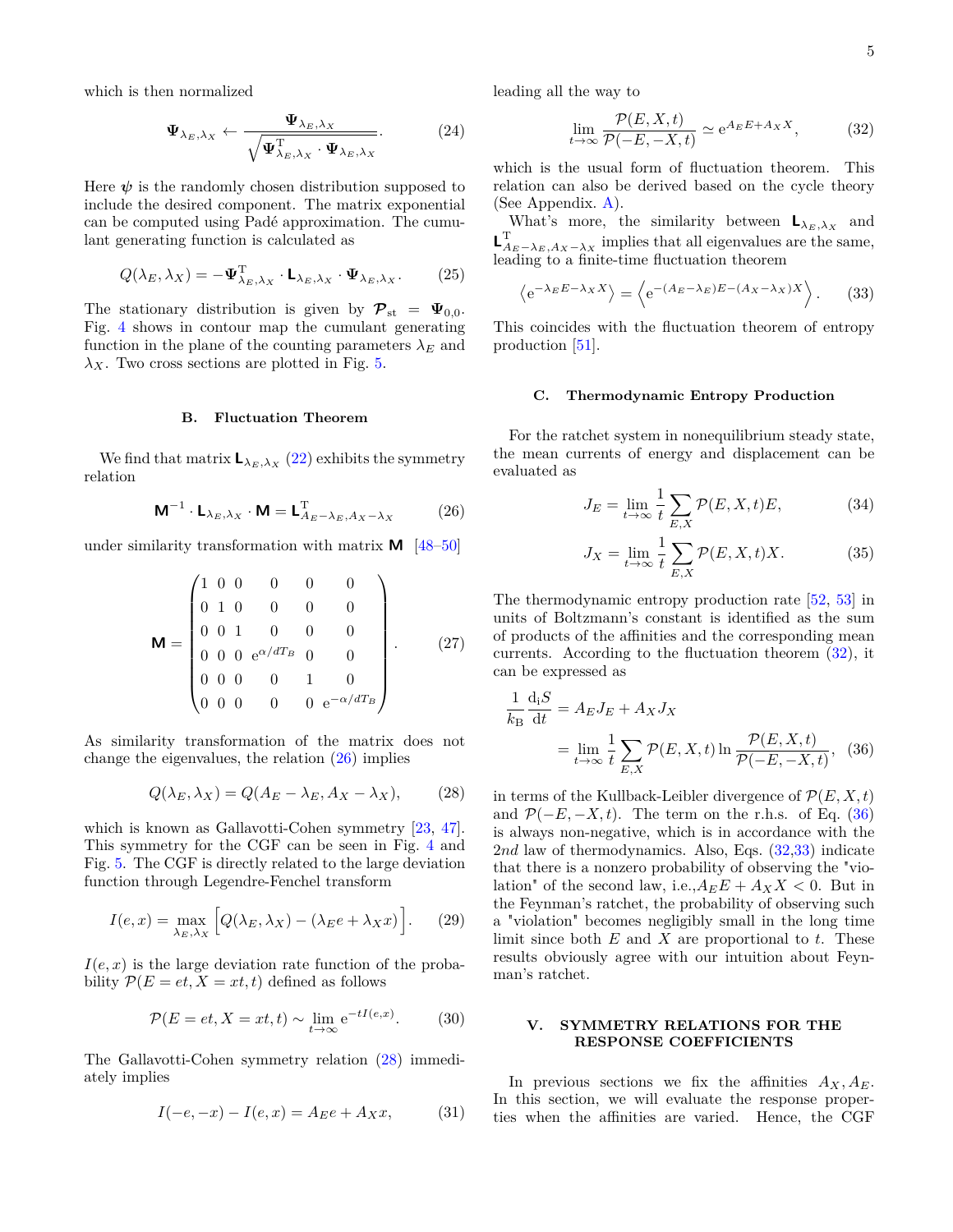

<span id="page-5-0"></span>Figure 5. The cross sections of the cumulant generating function  $Q(\lambda_X, \lambda_E)$ . In the left panel, the counting parameter  $\lambda_E = \frac{A_E}{2}$ while in the right panel  $\lambda_X = \frac{A_X}{2}$ . In both panels,  $T_A = 3$ 

 $Q(\lambda_X, \lambda_E)$  should be rewrittened as  $Q(\lambda, A)$ . Here  $\lambda = \{ \lambda_1, \lambda_2 \}, \mathbf{A} = \{ A_1, A_2 \}.$   $1 = X, 2 = E$ . The cumulants can be evaluated by taking successive derivatives of the CGF with respect to the counting parameters. The average currents and diffusivities are given by [\[40,](#page-9-12) [43,](#page-9-14) [54–](#page-9-25) [57\]](#page-9-26)

$$
J_i(\mathbf{A}) = \left. \frac{\partial Q(\mathbf{\lambda}; \mathbf{A})}{\partial \lambda_i} \right|_{\mathbf{\lambda} = \mathbf{0}},
$$
 (37)

$$
D_{ij}(\mathbf{A}) = -\frac{1}{2} \frac{\partial^2 Q(\mathbf{\lambda}; \mathbf{A})}{\partial \lambda_i \partial \lambda_j} \bigg|_{\mathbf{\lambda} = \mathbf{0}}.
$$
 (38)

In the mean time, we can expand the mean currents in the power series of afffinites as

$$
J_i(\mathbf{A}) = \sum_j L_{i,j} A_j + \frac{1}{2} \sum_{j,k} M_{i,jk} A_j A_k + \cdots
$$
 (39)

in terms of the linear and nonlinear response coefficients defined by [\[40\]](#page-9-12)

$$
L_{i,j} \equiv \left. \frac{\partial^2 Q(\lambda; \mathbf{A})}{\partial \lambda_i \partial A_j} \right|_{\lambda = \mathbf{A} = \mathbf{0}},
$$
 (40)

$$
M_{i,jk} \equiv \left. \frac{\partial^3 Q(\lambda; \mathbf{A})}{\partial \lambda_i \partial A_j \partial A_k} \right|_{\lambda = \mathbf{A} = \mathbf{0}},\tag{41}
$$

where we notice  $M_{i,jk} = M_{i,kj}$  by definition. From the Gallavotti-Cohen symmetry relation [\(28\)](#page-4-1), we can easily deduce the fluctuation-dissipation theorem [\[58\]](#page-9-27)

$$
L_{i,j} = D_{ij}(\mathbf{A} = \mathbf{0}),\tag{42}
$$

and Onsager reciprocal relations [\[16,](#page-9-3) [40,](#page-9-12) [59,](#page-9-28) [60\]](#page-9-29)

$$
L_{i,j} = L_{j,i}.\tag{43}
$$

We can also prove the relations characterizing the second order response properties [\[40\]](#page-9-12)

$$
M_{i,jk} = R_{ij,k} + R_{ik,j},\tag{44}
$$



<span id="page-5-4"></span>Figure 6. The comparison of linear response coefficients  $L_{i,j}$ (orange triangles) and diffusivities in equilibrium  $D_{ij}(\mathbf{0})$  (blue circles). The parameters are taken to be the same as those in Fig. [4.](#page-3-0)

where  $R_{ij,k}$  is defined as the linear response coefficient of the diffusivity around equilibrium,

<span id="page-5-5"></span>
$$
R_{ij,k} \equiv \left. \frac{\partial D_{ij}}{\partial A_k} \right|_{\mathbf{A} = \mathbf{0}} = -\frac{1}{2} \left. \frac{\partial^3 Q(\mathbf{\lambda}; \mathbf{A})}{\partial \lambda_i \partial \lambda_j \partial A_k} \right|_{\mathbf{\lambda} = \mathbf{A} = \mathbf{0}}.
$$
 (45)

We notice that Onsager reciprocal relation [\(43\)](#page-5-1) is the direct consequence of the fluctuation-dissipation relations [\(42\)](#page-5-2) together with the symmetry of the diffusivities  $D_{ij} = D_{ji}$ . Higher order relations can be obtained likewise.

<span id="page-5-3"></span><span id="page-5-2"></span><span id="page-5-1"></span>We do a numerical test of the relations  $(42)-(44)$  $(42)-(44)$  $(42)-(44)$  in the ratchet system. For this purpose, we first calculate the CGF  $Q(\lambda_X, \lambda_E; A_X, A_E)$  for several points around  $\lambda_X = \lambda_E = A_X = A_E = 0$ . Then we perform the Lagrange interpolation to obtain the multivariate polynomial approximating the CGF. Finally, the values of  $L_{i,j}$ ,  $D_{ij}$ ,  $M_{i,jk}$  and  $R_{ij,k}$  for  $i, j, k = 1, 2$  (1 for *X*, 2 for *E*) are calculated by taking derivatives according to their definitions. The agreement between the related quantities is clearly demonstrated in Fig. [6](#page-5-4) and [7.](#page-6-1) Thus for the ratchet system, the validity of predictions of fluctuation theorems is tested in both linear and nonlinear regimes.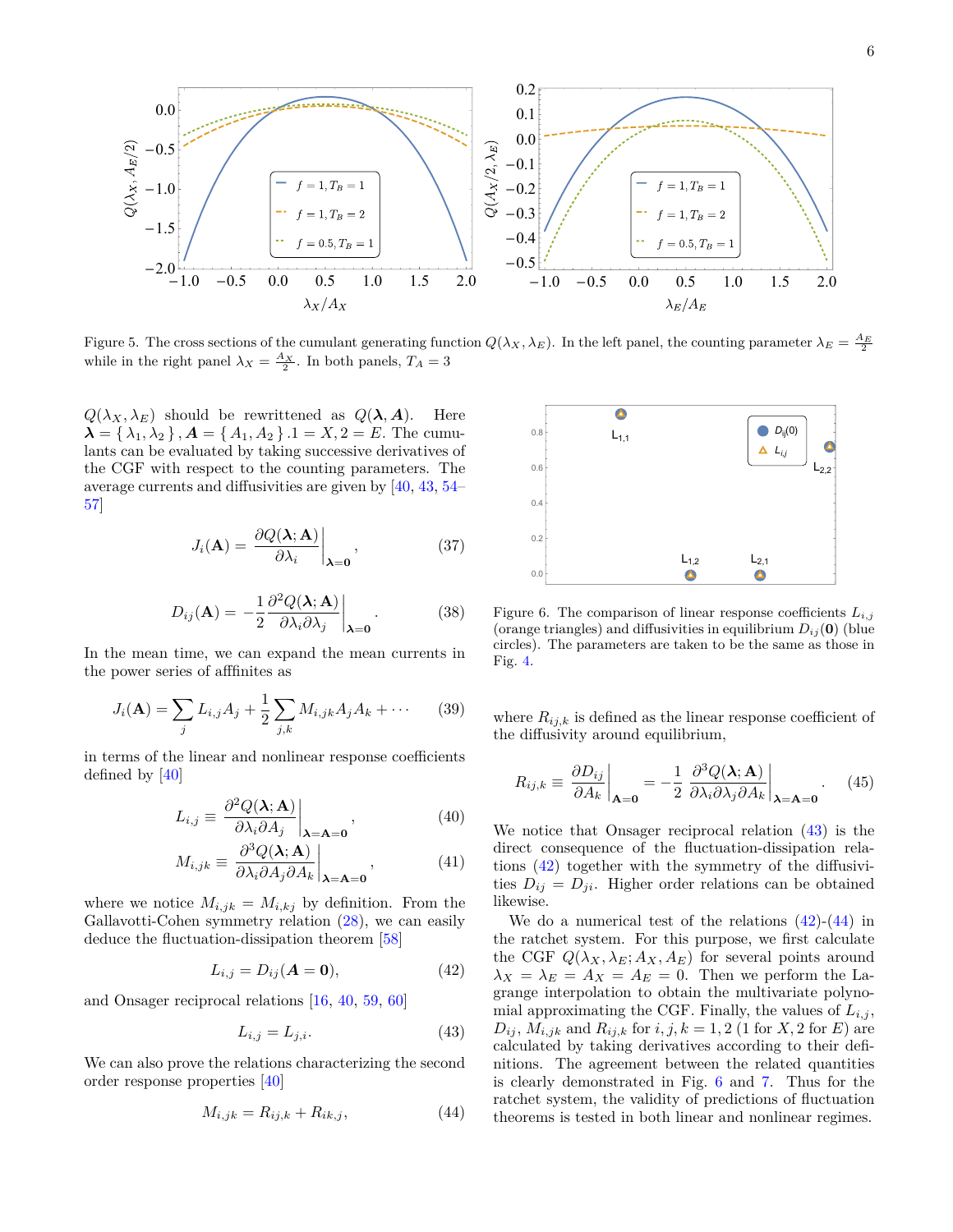

<span id="page-6-1"></span>Figure 7. The comparison between the second-order response coefficients  $M_{i,jk}$  and  $R_{i,jk} + R_{i,kj}$ , where  $R_{i,jk}$  is defined by Eq. [\(45\)](#page-5-5). Same parameters as in Fig. [4.](#page-3-0)

### **VI. CONCLUSION AND PERSPECTIVES**

In this article, we calculate the full counting statistics of Feynman's ratchet and show that Gallavotti-Cohen fluctuation theorem holds for the currents in the discrete model of Feynman's ratchet. The Markovian stochastic jump process is described by the master equation, with transition rates determined by energy difference. Detailed balance condition is guaranteed so that the dynamics is compatible with the underlying law of microreversibility. Feynman's ratchet and pawl system is driven out of equilibrium by the temperature difference between two heat baths and also by the external load. Correspondingly, there are two physical currents coupled to each other. By perfoming full counting statistics of the currents, we obtain the CGF which manifests a symmetry relation. This symmetry quantitatively characterize the fluctuation and the probablistic "violation" of the second law by the Feynman's ratchet and hence promote our understanding about fluctuating properties of the famous model from the qualitative way to the quantitative way. In addition, we point out that the currents exhibit linear and nonlinear response properties in the ratchet system, as predicted by the fluctuation theorem. We numerically verified in detail that the second-order response coefficients are related to the linear response of the diffusivities.

As the six-state model of Feynman's ratchet is simple enough, it can be regarded as a basis for studying more sophisticated systems, e.g., spatially extended models. Considering that the pawl stochastically switches between two modes, a feedback control can be applied to determine whether or not the external load is to be attached. In this way, a fluctuation theorem involving information flow could possibly be explored.

### **ACKNOWLEDGMENTS**

Financial support from National Science Foundation of China under the Grant No. 12147162, 11775001 and 11825501 is acknowledged.

### <span id="page-6-0"></span>**Appendix A: Cycle Decomposition**

Schnakenberg found that [\[44\]](#page-9-15) stochastic processes described by the master equation can be investigated by carrying out graph analysis and that the nonequilibrium constraints exerted on a system are related to affinities of the cycles in the graph. This mathematical tool is applied here to study fluctutaion theorem for the currents – energy flow and load displacement.

In the basic graph *G*, the vertices represent the distinct states while the edges stand for the allowed transitions between states. Then we choose a maximal tree  $T(G)$ which is a covering subgraph of *G*. The requirements for a maximal tree are listed as follows:

- $T(G)$  covers all the vertices of  $G$  and all the edges of  $T(G)$  belong to  $G$ ;
- $T(G)$  must be connected;
- $T(G)$  contains no circuit.

The edges *l* of graph *G* that does not belong to  $T(G)$ are refered to as chords of maximal tree  $T(G)$ . By respectively adding one chord to the maximal tree, we get exactly one closed circuit at a time in the resulting subgraph  $T(G) + l$ . The set of circuits is called a fundamental set  $\{C_l\}$ . As marked in Fig. [3,](#page-2-0) by choosing the maximal tree  $T(G)$  in yellow, the remaining four edges automatically become its chords. It has been identified that there are four independent cycles in the fundamental set  $\{C_l\} = \{C_I, C_{II}, C_{III}, C_{IV}\}$ 

$$
C_{I} = (e_{1 \to 2}, e_{2 \to 3}, e_{3 \to 1}), \tag{A1}
$$

$$
C_{\text{II}} = (e_{2 \to 3}, e_{3 \to 6}, e_{6 \to 5}, e_{5 \to 2}), \tag{A2}
$$

$$
C_{\text{III}} = (e_{4 \to 6}, \, e_{6 \to 5}, \, e_{5 \to 4}), \tag{A3}
$$

$$
C_{\text{IV}} = (e_{1 \to 2}, e_{2 \to 3}, e_{3 \to 6}, e_{6 \to 5}, e_{5 \to 4}, e_{4 \to 1}), \quad (A4)
$$

where  $e_{i\rightarrow j}$  denotes the directional edge representing the transition from state *i* to *j*. Schnakenberg's graph analysis tells us that each cycle *C* in the basic graph can be expressed as linear combination of cycles in the fundamental set. In the long-time limit, the initial state becomes irrelevant and the whole trajectory forms a closed cycle  $C(t)$ . So we have

$$
C(t) = a_{\rm I}(t)C_{\rm I} + a_{\rm II}(t)C_{\rm II} + a_{\rm III}(t)C_{\rm III} + a_{\rm IV}(t)C_{\rm IV}.
$$
 (A5)

Now we apply Schnakenberg's network theory to prove that Gallavotti-Cohen symmetry exists in the CGF of the energy flow and load displacement. The load displacement can be evaluated by counting the jump times between states in both modes

<span id="page-6-2"></span>
$$
X(t) = d \Big[ S_{1 \to 2} + S_{2 \to 3} + S_{3 \to 1} + S_{4 \to 5} + S_{5 \to 6} + S_{6 \to 1} \Big] C(t), \quad (A6)
$$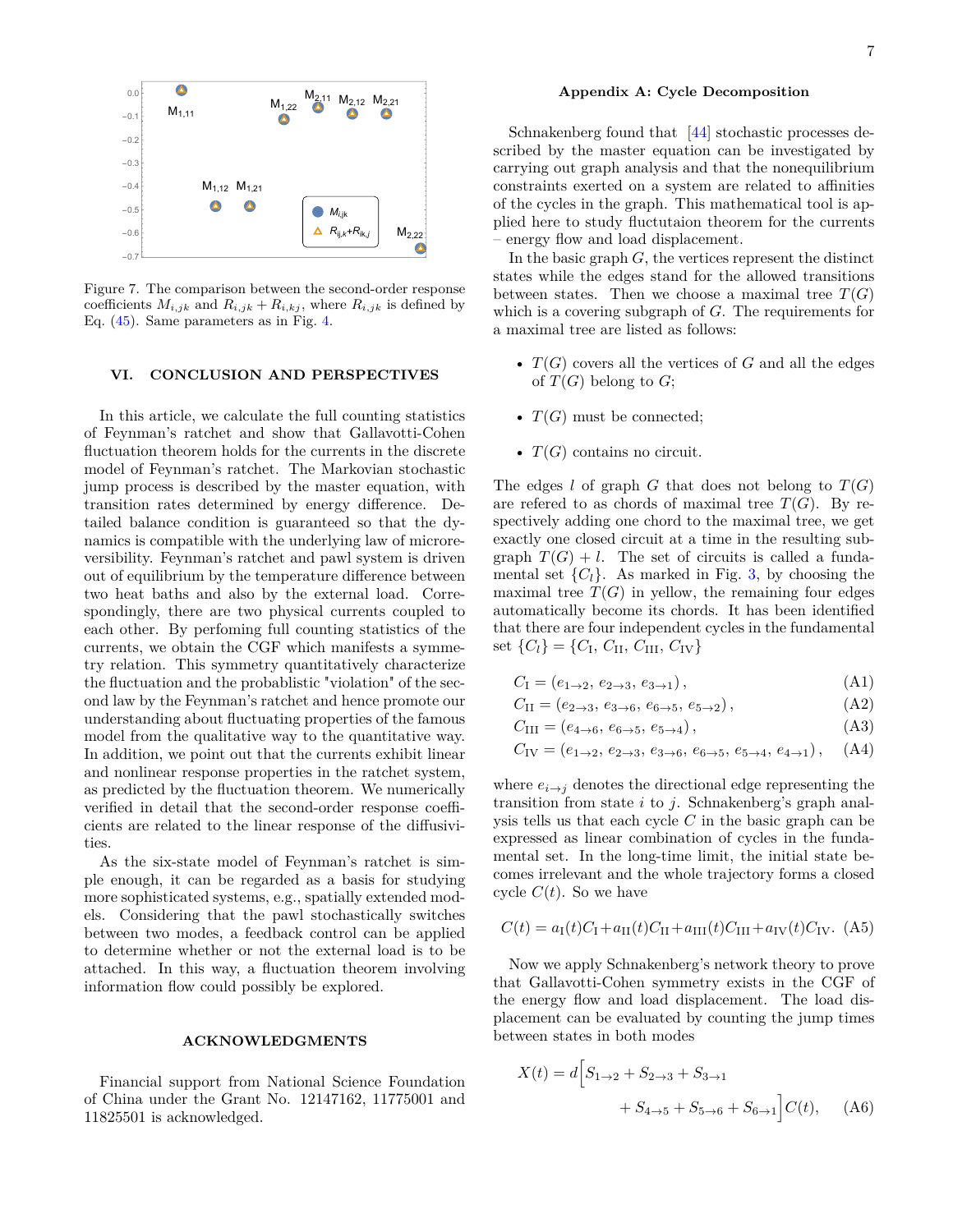where the operator  $S_{i\rightarrow j}$  counts the jump times across the edge  $e_{i\rightarrow j}$ . Such linear operators  $S_{i\rightarrow j}$  seperately act on independent cycles

$$
S_{1\to 2}C(t) = a_{\rm I}(t) + a_{\rm IV}(t),\tag{A7}
$$

$$
S_{2 \to 3} C(t) = a_{\rm I}(t) + a_{\rm II}(t) + a_{\rm IV}(t), \tag{A8}
$$

$$
S_{3\to 1}C(t) = a_{\rm I}(t),\tag{A9}
$$

$$
S_{4 \to 5}C(t) = -a_{\text{III}}(t) - a_{\text{IV}}(t), \tag{A10}
$$

$$
S_{5\to 6}C(t) = -a_{\text{II}}(t) - a_{\text{III}}(t) - a_{\text{IV}}(t), \tag{A11}
$$

$$
S_{6\to 4}C(t) = -a_{\rm III}(t). \tag{A12}
$$

Substituding  $(A7-A12)$  $(A7-A12)$  into [A6](#page-6-2) we have

$$
X(t) = d\Big[3a_{\rm I}(t) - 3a_{\rm III}(t)\Big].\tag{A13}
$$

<span id="page-7-0"></span>The energy transferred from the reservoir *A* to the system can be similarly evaluated by considering only the transitions between two modes

$$
E(t) = \alpha \Big[ S_{4 \to 1} + S_{3 \to 6} \Big] C(t) = \alpha \Big[ a_{\text{II}}(t) + 2a_{\text{IV}}(t) \Big]. \tag{A14}
$$

<span id="page-7-1"></span>The CGF for the energy flow and load displacement can be written as

$$
Q(\lambda_E, \lambda_X) = \lim_{t \to \infty} -\frac{1}{t} \ln \left\langle e^{-\lambda_E E(t) - \lambda_X X(t)} \right\rangle
$$
  
= 
$$
\lim_{t \to \infty} -\frac{1}{t} \ln \left\langle e^{-3\lambda_X a_I(t) - \lambda_E a_{II}(t) + 3\lambda_X a_{III}(t) - 2\lambda_E a_{IV}(t)} \right\rangle.
$$
 (A15)

Recalling the fluctuation theorem for the currents crossing the chords proved by Andrieux and Gaspard [\[39\]](#page-9-30), the CGF of independent currents along the chords

$$
q(\{\lambda_l\}) = \lim_{t \to \infty} -\frac{1}{t} \ln \left\langle e^{\sum_l \lambda_l a_l(t)} \right\rangle \tag{A16}
$$

exhibits the following symmetry

$$
q(\{\lambda_l\}) = q(\{A_l - \lambda_l\}),\tag{A17}
$$

where  $A_l$  is the affinity of the independent cycle in the fundamental set and the notation  $\{\lambda_l\}$  is short for  $\{\lambda_I, \dots, \lambda_{IV}\}$ . In this case, the affinities  $\{A_l\}$  can be calculated by taking the log of ratio of transition rate products in both directions

$$
A_{\rm I} = \frac{1}{d} \ln \frac{W_{13} W_{32} W_{21}}{W_{12} W_{23} W_{31}} = 3f \beta_B,
$$
\n(A18)

and similarly

$$
A_{\rm II} = \beta_B - \beta_A,\tag{A19}
$$

$$
A_{\rm III} = -3f\beta_B,\tag{A20}
$$

$$
A_{\rm IV} = 2\left(\beta_B - \beta_A\right). \tag{A21}
$$

When  ${C_l}$  is a fundamental set, the coefficients  ${a_l}(t)$  in cycle decomposition equal the integrated current along the chords, i.e., the number of times crossing each chord. Then the CGF for joint energy and displacement flow  $Q(\lambda_E, \lambda_X)$  can be mapped onto  $q(\{\lambda_l\})$  as

$$
Q(\lambda_E, \lambda_X) = q(3\lambda_X, \lambda_E, -3\lambda_X, 2\lambda_E)
$$
  
=  $q(A_I - 3\lambda_X, A_{II} - \lambda_E, A_{III} + 3\lambda_X, A_{IV} - 2\lambda_E)$   
=  $q(3f\beta_B - 3\lambda_X, \beta_B - \beta_A - \lambda_E, -3f\beta_B + 3\lambda_X, 2\beta_B - 2\beta_A - 2\lambda_E)$   
=  $Q(A_E - \lambda_E, A_X - \lambda_X),$  (A22)

which gives the Gallavotti-Cohen symmetry [\(28\)](#page-4-1).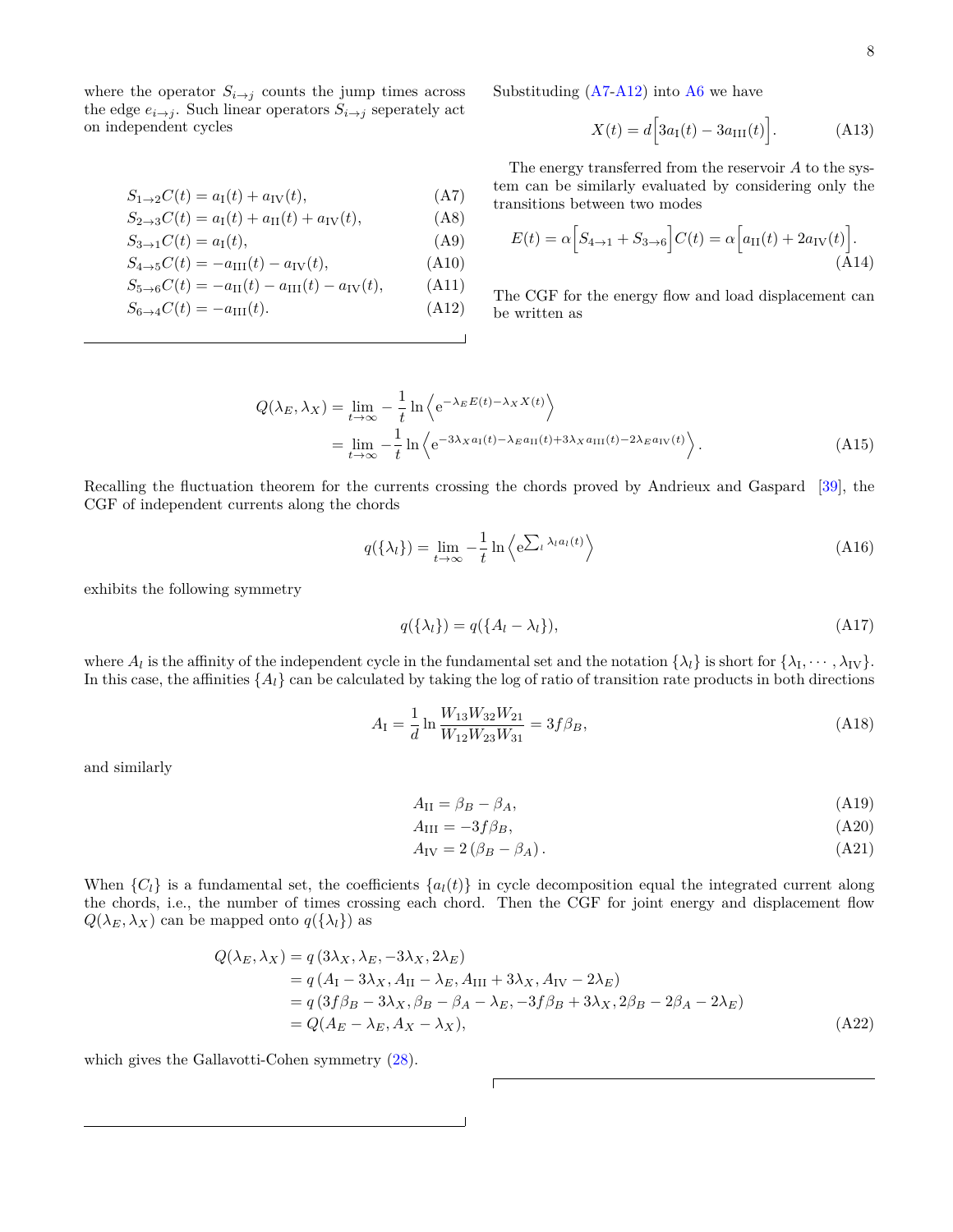## <span id="page-8-2"></span>**Appendix B: Derivation of Eq. [\(22\)](#page-3-1)**

The generating function for the joint energy flow(from reservoir A to the system) and the displacement is defined as

$$
\Psi_{\lambda_E,\lambda_X}(t) = \sum_n (\Psi_{\lambda_E,\lambda_X})_n(t),\tag{B1}
$$

$$
(\Psi_{\lambda_E,\lambda_X})_n(t) = \int dE dX \mathrm{e}^{-\lambda_E E - \lambda_X X} \mathcal{P}_n(E,X,t), \tag{B2}
$$

where  $\mathcal{P}_n(E, X, t)$  represents the probability of finding the system in state *n* at time *t* while having absorbed energy  $E(t)$  from reservoir A and moved by a displacement  $X(t)$ . The displacement of the particle and the heat absorbed from reservoir A during a transition from state *m* to state *n* is given by  $\Delta X_{nm}$  and  $\Delta E_{nm}$ .

In a small time interval  $\tau$  the variation of  $\mathcal{P}_n(E, X, t)$  is given by

$$
\mathcal{P}_n(E, X, t + \tau) \approx \mathcal{P}_n(E, X, t) + \tau \sum_{m(\neq n)} [W_{nm} \mathcal{P}_m(E - \Delta E_{nm}, X - \Delta X_{nm}, t) - W_{mn} \mathcal{P}_n(E, X, t)] \tag{B3}
$$

$$
= \mathcal{P}_n(E, X, t) + \tau \sum_{m(\neq n)} \{W_{nm} \sum_{k,l=0} \left[\frac{(-\Delta E_{nm})^k}{k!} \frac{(-\Delta X_{nm})^l}{l!} \frac{\partial^{k+l} \mathcal{P}_m(E, X, t)}{\partial E^k \partial X^l}\right] - W_{mn} \mathcal{P}_n(E, X, t)\}.
$$
\n(B4)

The joint distribution function  $\mathcal{P}_n(E, X, t)$  evolves as

$$
\frac{\partial \mathcal{P}_n(E, X, t)}{\partial t} = \sum_{m(\neq n)} \{W_{nm} \sum_{k,l} \left[ \frac{(-\Delta E_{nm})^k}{k!} \frac{(-\Delta X_{nm})^l}{l!} \frac{\partial^{k+l} \mathcal{P}_m(E, X, t)}{\partial E^k \partial X^l} \right] - W_{mn} \mathcal{P}_n(E, X, t) \}
$$
(B5)

with  $(\triangle E)_{nm}$  and  $(\triangle X)_{nm}$  respectively given by

$$
(\Delta X)_{nm} = d \begin{pmatrix} 0 & -1 & 1 & 0 & 0 & 0 \\ 1 & 0 & -1 & 0 & 0 & 0 \\ -1 & 1 & 0 & 0 & 0 & 0 \\ 0 & 0 & 0 & 0 & -1 & 1 \\ 0 & 0 & 0 & 1 & 0 & -1 \\ 0 & 0 & 0 & -1 & 1 & 0 \end{pmatrix}, (\Delta E)_{nm} = \alpha \begin{pmatrix} 0 & 0 & 0 & 1 & 0 & 0 \\ 0 & 0 & 0 & 0 & 0 & 0 \\ 0 & 0 & 0 & 0 & 0 & -1 \\ -1 & 0 & 0 & 0 & 0 & 0 \\ 0 & 0 & 0 & 0 & 0 & 0 \\ 0 & 0 & 1 & 0 & 0 & 0 \end{pmatrix}.
$$
 (B6)

From the differential equation [\(2\)](#page-1-4), we get the time evolution for  $(\mathbf{\Psi}_{\lambda_E,\lambda_X})_n(t)$ 

$$
\frac{(\Psi_{\lambda_E,\lambda_X})_n(t)}{\partial t} = \sum_m \{W_{nm}e^{-\lambda_E \Delta E_{nm} - \lambda_X \Delta X_{nm}} - \delta_{nm}[\sum_{l(\neq n)} W_{lm}]\}(\Psi_{\lambda_E,\lambda_X})_m(t)
$$
(B7)

$$
= \sum_{m} (\mathbf{L}_{\lambda_E, \lambda_X})_{nm} (\Psi_{\lambda_E, \lambda_X})_m(t).
$$
 (B8)

This way we get the evolution matrix  $\mathbf{L}_{\lambda_E, \lambda_X}(22)$  $\mathbf{L}_{\lambda_E, \lambda_X}(22)$ .

- <span id="page-8-0"></span>[1] R. P. Feynman, R. B. Leighton, M. Sands, and E. M. Hafner, [American Journal of Physics](https://doi.org/10.1119/1.1972241) **33**, 750 (1965).
- <span id="page-8-1"></span>[2] M. O. Magnasco, [Physical Review Letters](https://doi.org/10.1103/physrevlett.71.1477) **71**, 1477 [\(1993\).](https://doi.org/10.1103/physrevlett.71.1477)
- [3] J. M. R. Parrondo and P. Español, [American Journal of](https://doi.org/10.1119/1.18393)

Physics **64**[, 1125 \(1996\).](https://doi.org/10.1119/1.18393)

- [4] K. Sekimoto, [Journal of the Physical Society of Japan](https://doi.org/10.1143/jpsj.66.1234) **66**[, 1234 \(1997\).](https://doi.org/10.1143/jpsj.66.1234)
- [5] M. O. Magnasco and G. Stolovitzky, [Journal of Statistical](https://doi.org/10.1023/b:joss.0000033245.43421.14) Physics **93**[, 615 \(1998\).](https://doi.org/10.1023/b:joss.0000033245.43421.14)